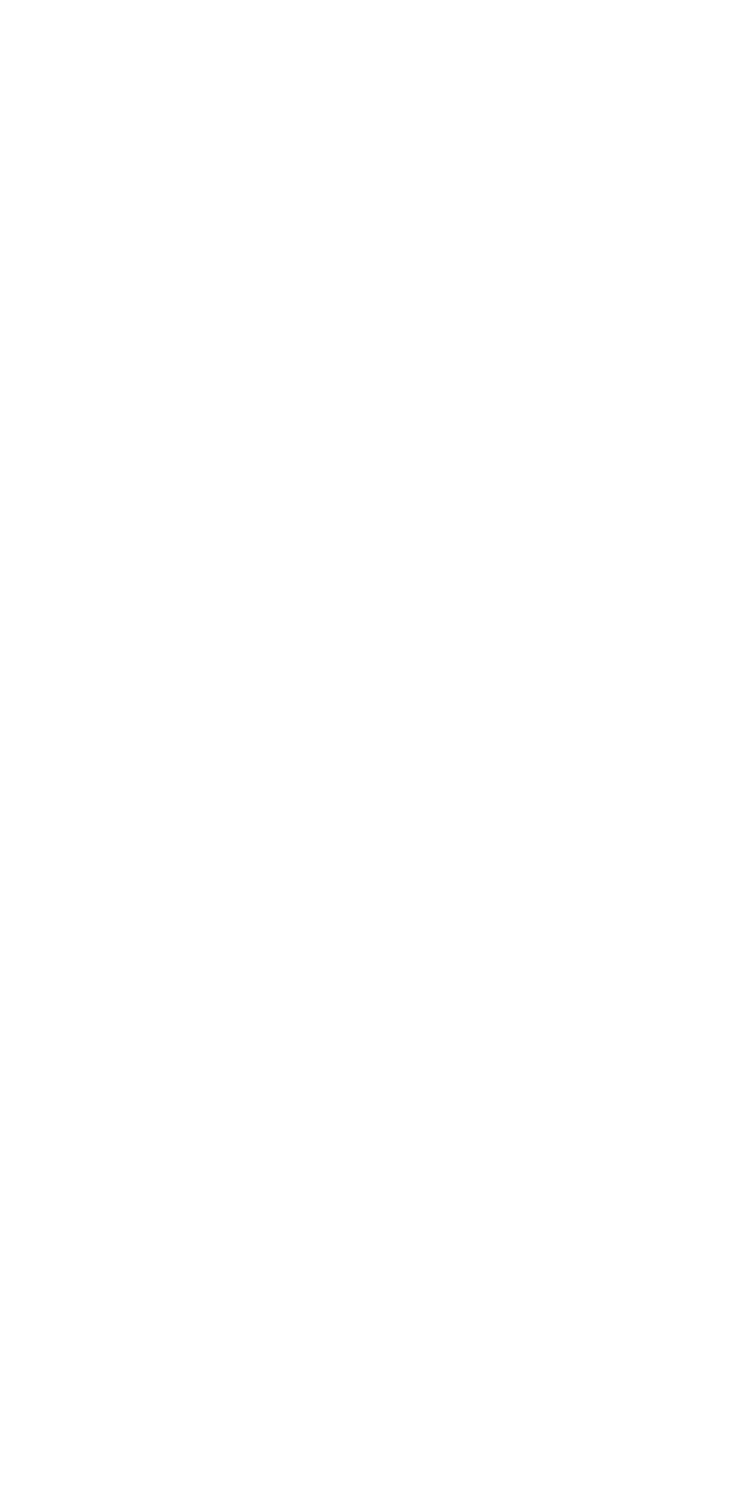## Concert in celebration of American Silence: The Photographs of Robert Adams

### Exhibition on view May 29 – October 2, 2022 West Building, Ground Floor Galleries 23 – 29

For 50 years, Robert Adams (b. 1937) has made compelling, provocative, and highly influential photographs that show us the wonder and fragility of the American landscape, its inherent beauty, and the inadequacy of our response to it. *American Silence* explores the reverential way he looks at the world around him and the almost palpable silence of his work. Many of these photographs of the American West capture the sense of peace and harmony that the beauty of nature can instill in us — "the silence of light," as Adams calls it, that he sees on the prairie, in the woods, and by the ocean. Other pictures question our silent complicity in the desecration of that beauty by consumerism, industrialization, and lack of environmental stewardship. While these photographs lament the ravages that have been inflicted on the land, they also pay homage to what remains.

Cover: American, *Birds* (detail), c. 1840, oil on canvas, National Gallery of Art, Gift of Edgar William and Bernice Chrysler Garbisch, 1978.80.12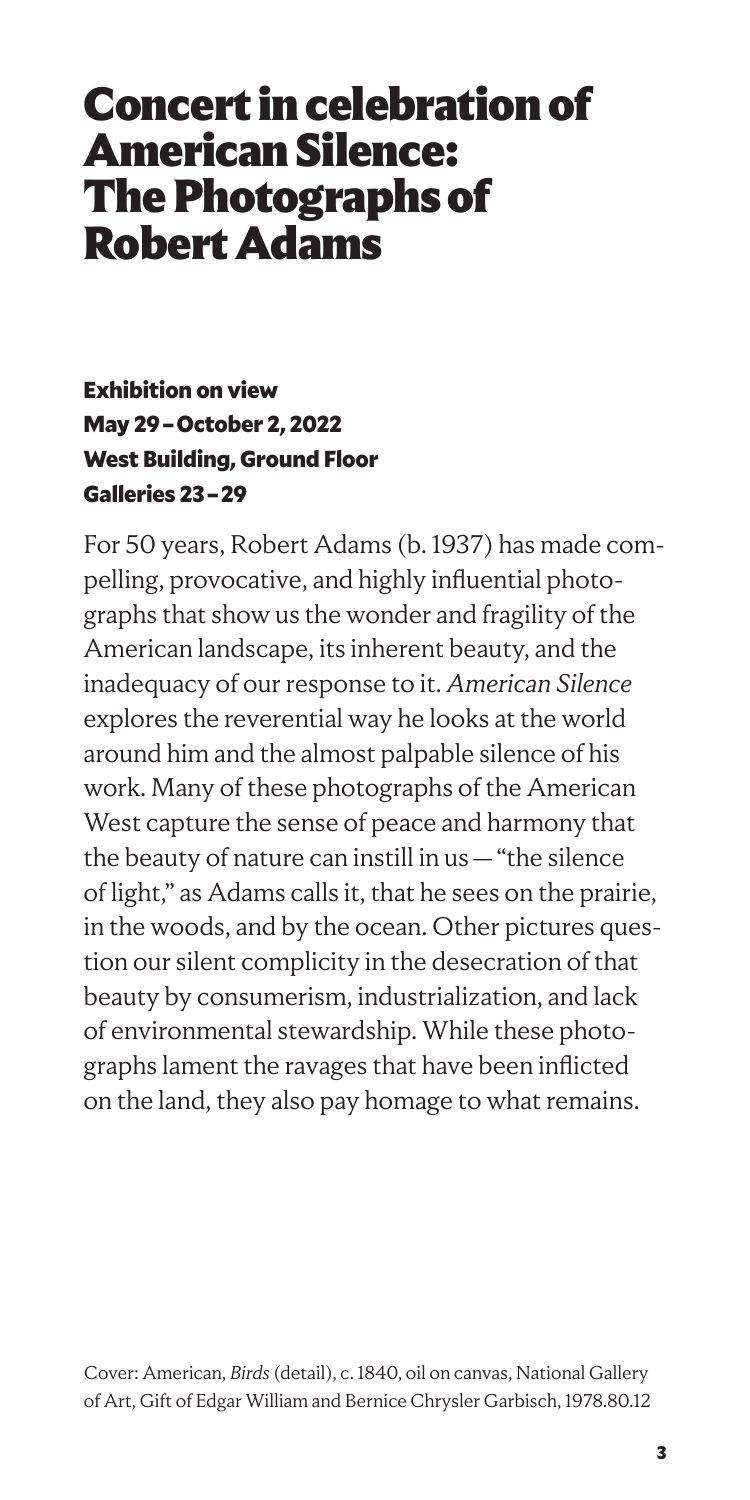## Program

June 5, 1:00 & 3:00 p.m. West Building, West Garden Court

#### Alarm Will Sound

John Luther Adams (b. 1953) *Ten Thousand Birds* (2014)

Written for Alarm Will Sound Conceived, designed, and directed by Alan Pierson National Gallery of Art performance staged and led by Peter Ferry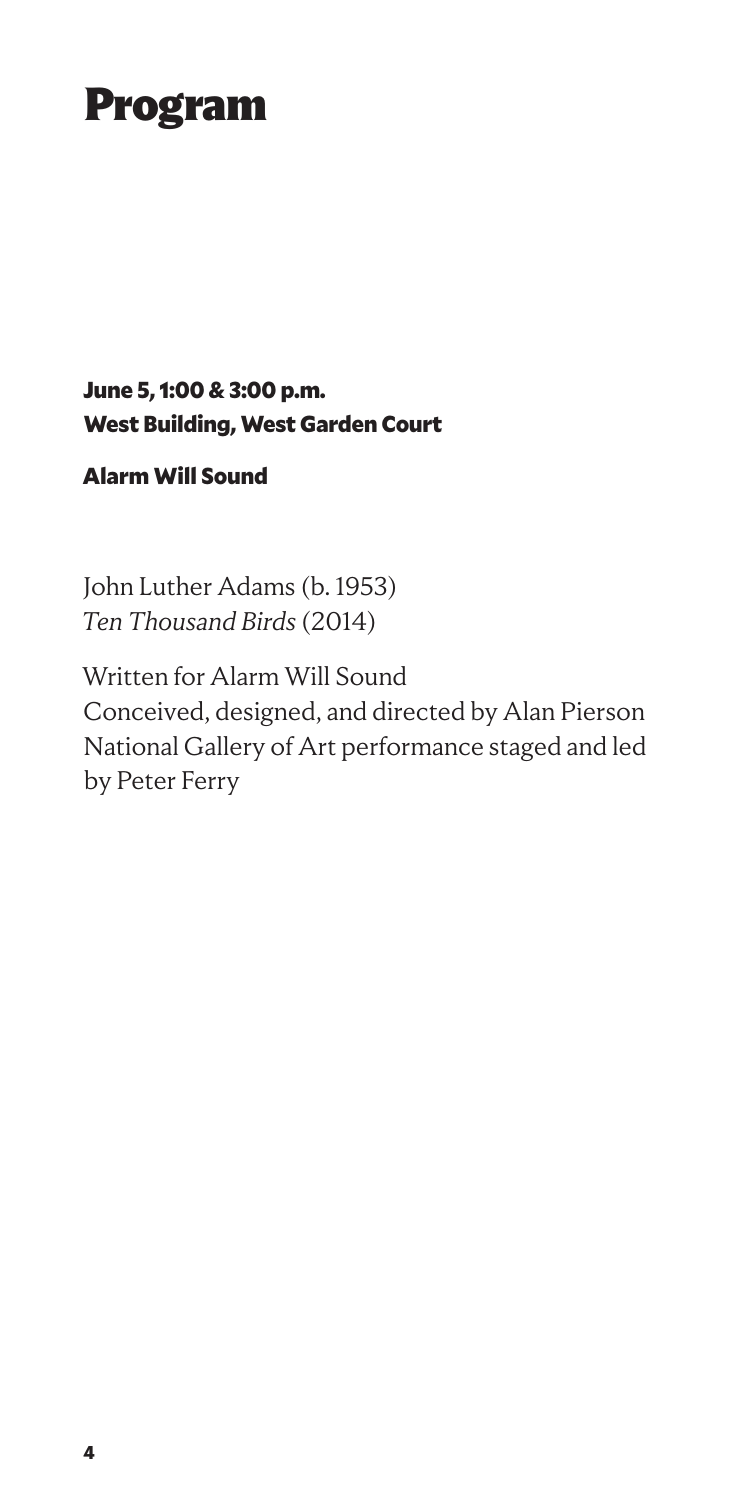# Musicians

#### Alarm Will Sound

Alarm Will Sound is committed to innovative performances and recordings of today's music. They have established a reputation for performing demanding music with energetic skill. Their performances have been described as "equal parts exuberance, nonchalance, and virtuosity" by the *Financial Times* (London) and as "a triumph of ensemble playing" by the *San Francisco Chronicle*. The *New York Times* says Alarm Will Sound is "one of the most vital and original ensembles on the American music scene."

The repertoire of Alarm Will Sound ranges from European to American works, from the archmodernist to the pop-influenced. Since its inception Alarm Will Sound has been associated with composers at the forefront of contemporary music, premiering pieces by John Adams, Steve Reich, David Lang, Michael Gordon, Aaron Jay Kernis, and Augusta Read Thomas, among others.

Music performed by Alarm Will Sound may be heard on fifteen recordings, including *For George Lewis | Autoshchediasms*, the group's most recent release featuring music of Tyshawn Sorey; *Omnisphere*, with jazz trio Medeski Martin & Wood; *Splitting Adams*, a collaboration with the Peabody Award-winning podcast *Meet the Composer*; and the premiere recording of Steve Reich's *Radio Rewrite*.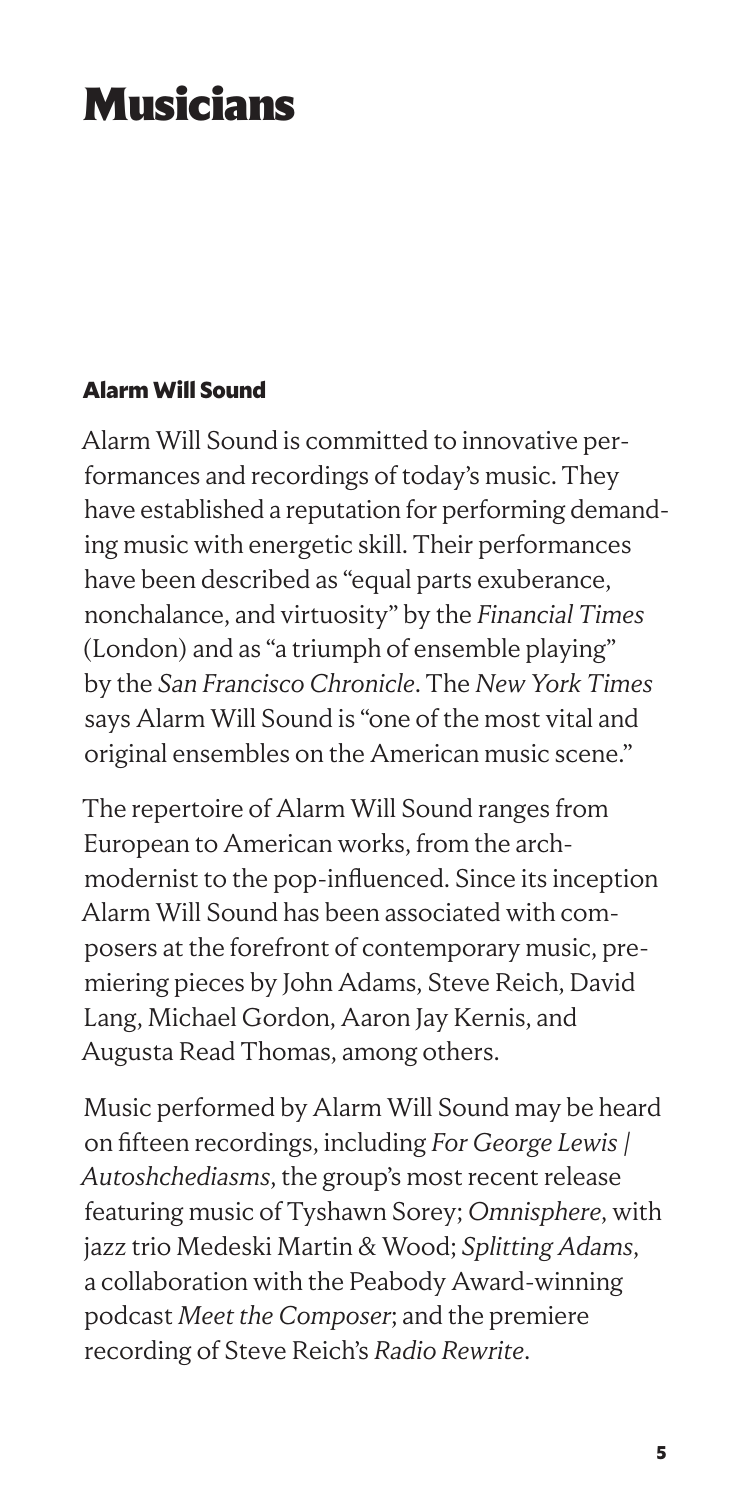Alarm Will Sound is the resident ensemble at the Mizzou International Composers Festival, which is held each July at the University of Missouri in Columbia. Other notable performances include presenting the world premiere of the staged version of Donnacha Dennehy's *The Hunger* at the BAM Next Wave Festival and the Touhill Performing Arts Center in 2016 and serving as artists-in-residence at the Metropolitan Museum of Art in New York City in 2013 – 2014. In 2011 at Carnegie Hall, the group presented *1969*, a multimedia event that told the compelling story of great musicians — John Lennon, Karlheinz Stockhausen, Paul McCartney, Luciano Berio, Yoko Ono, and Leonard Bernstein — striving for a new music and a new world amidst the turmoil of the late 1960s.

The group has performed at Carnegie Hall, Lincoln Center, (le) Poisson Rouge, Miller Theatre, Brooklyn Academy of Music, the Kitchen, the Bang on a Can Marathon, Disney Hall, Kimmel Center, Library of Congress, and the Walker Arts Center, among other venues. International tours include the Holland Festival, Sacrum Profanum, Moscow's Art November, St. Petersburg's Pro Arte Festival, and the Barbican.

Members of the ensemble have also demonstrated their commitment to the education of young performers and composers through residency performances and activities at locations across the country, including the Community Music School of Webster University, Cleveland State University, University of Colorado at Boulder, University of Missouri, and Eastman School of Music.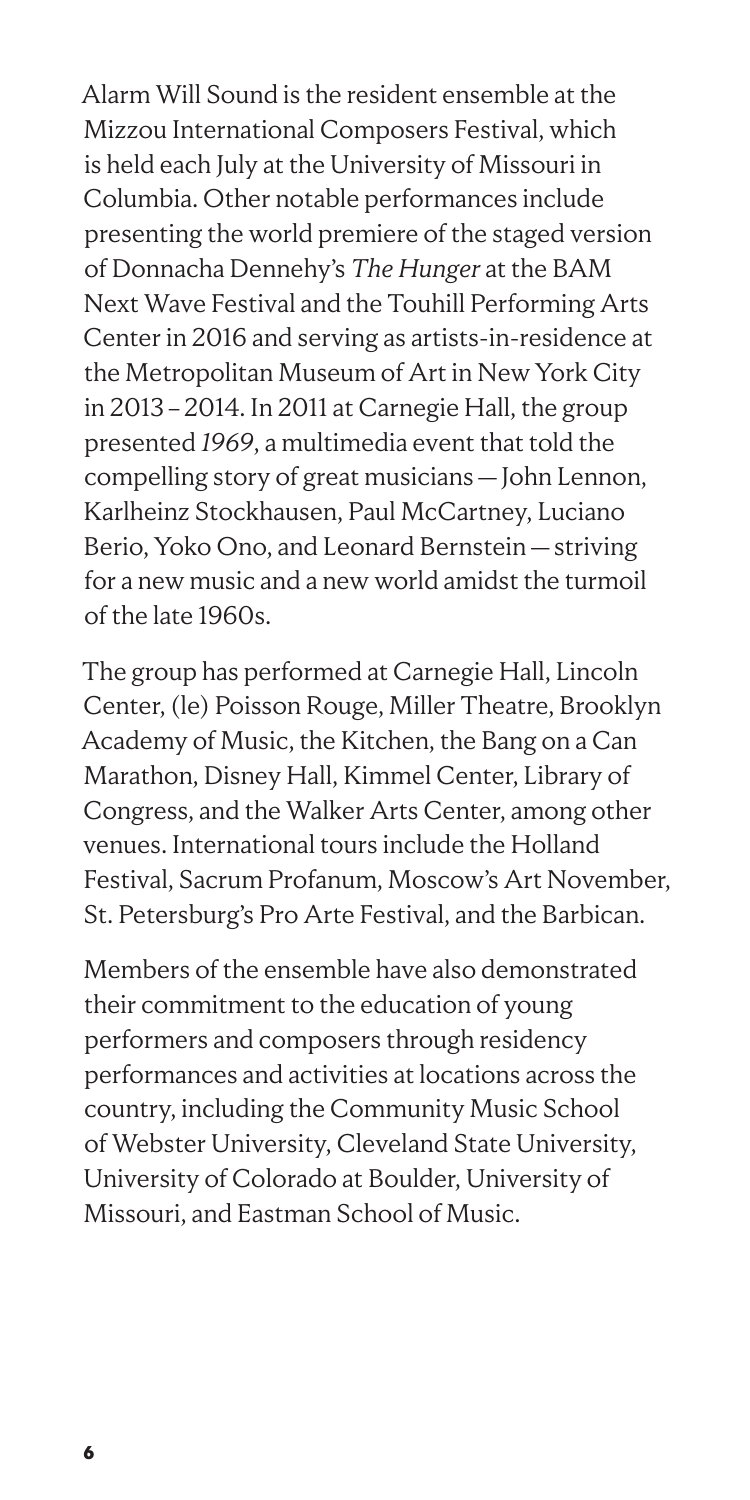## **Notes**

#### Ten Thousand Birds

*Ten Thousand Birds* is based on the songs of birds that are native to or migrate through the American Northeast and Midwest. It explores the connections between nature and music, a topic that American composer John Luther Adams has pursued over the course of his remarkable career. Most recently in *Sila: Breath of the World* and his orchestral work *Become Ocean* (for which he won the 2014 Pulitzer Prize and a Grammy Award), Adams has portrayed — in big musical gestures — the awe experienced in response to nature's grandeur. In *Ten Thousand Birds*, on the other hand, the source of inspiration are the details of particular birdsongs.

Due to the open, modular structure of *Ten Thousand Birds*, each page of music can be combined in various ways. Our interpretation follows the cycle of a day, starting with birdsongs heard in the morning, then afternoon, evening, night, and return to morning. It also uses space by having performers move as they play and by encouraging the audience to walk around and experience the music from different perspectives.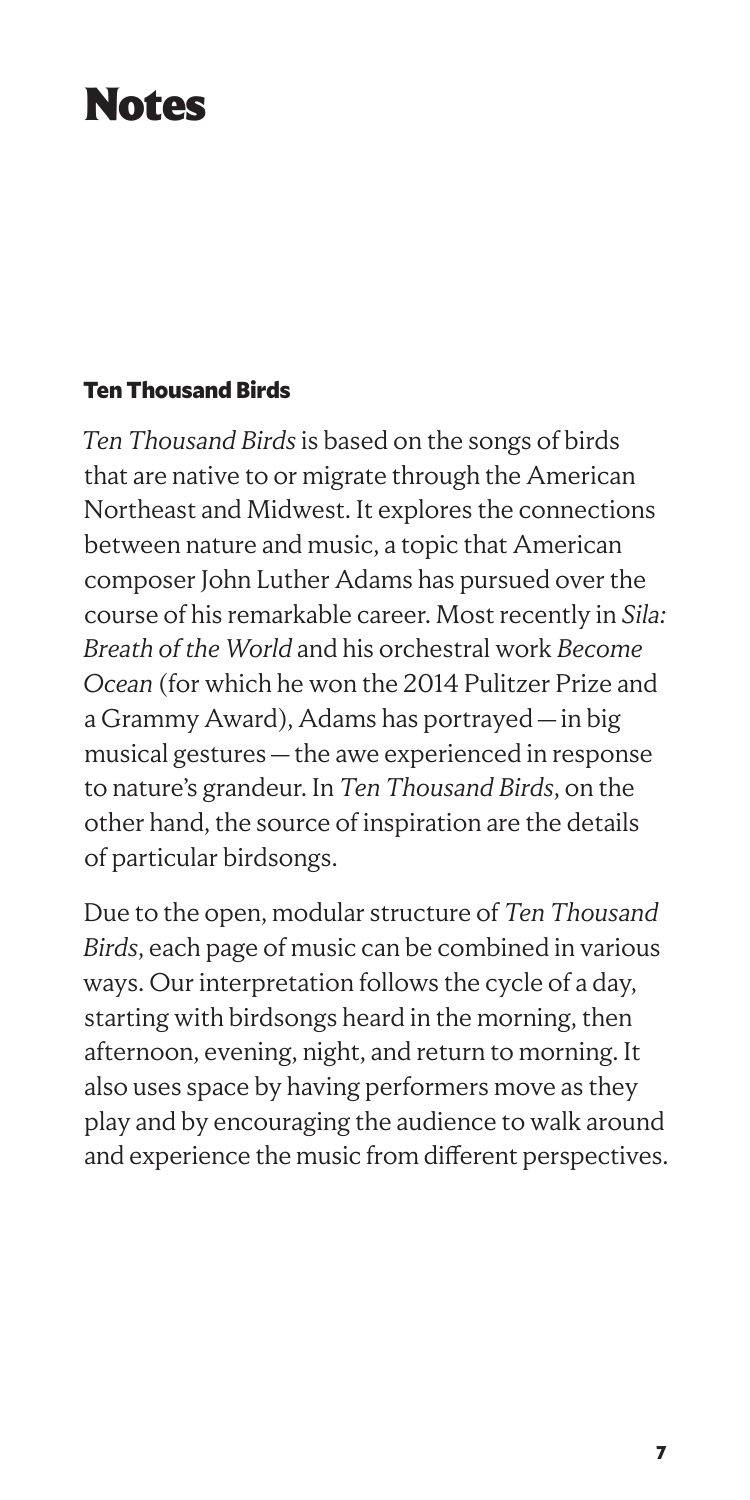## A Personal Statement by Artistic Director Alan Pierson

I've lived my entire life in urban spaces, mostly hectic ones: Chicago, New York, Boston. The rumble of cars and trucks has always felt like home. So when I closed my eyes for my first night of camping out in the wilds of Alaska's Denali National Park, the thing that hit me was the depth of the quiet all around me. The world felt so strangely silent. It was only after some minutes that my ears, gradually acclimating to this unfamiliar world, began to perceive just how alive that world was with sound.

Similarly, when I first looked at John Luther Adams's music for *Ten Thousand Birds*, my very first reaction was shock at what was absent: there was no score in a conventional sense, just page after page of songs for individual instruments, with no indication of how they were to be played in relation to each other. Which songs are played simultaneously? What order should the other songs be played in? And what material would be left out entirely? (This was surely more music than we would play in a single performance!) And where should the players be in relation to each other? I'm used to scores that more specifically convey a composer's vision for a piece, and in the absence of that, I felt confused and unmoored. The possibilities were overwhelming. I called John. "Um, what do I do here?" John said that it was up to me to structure the performance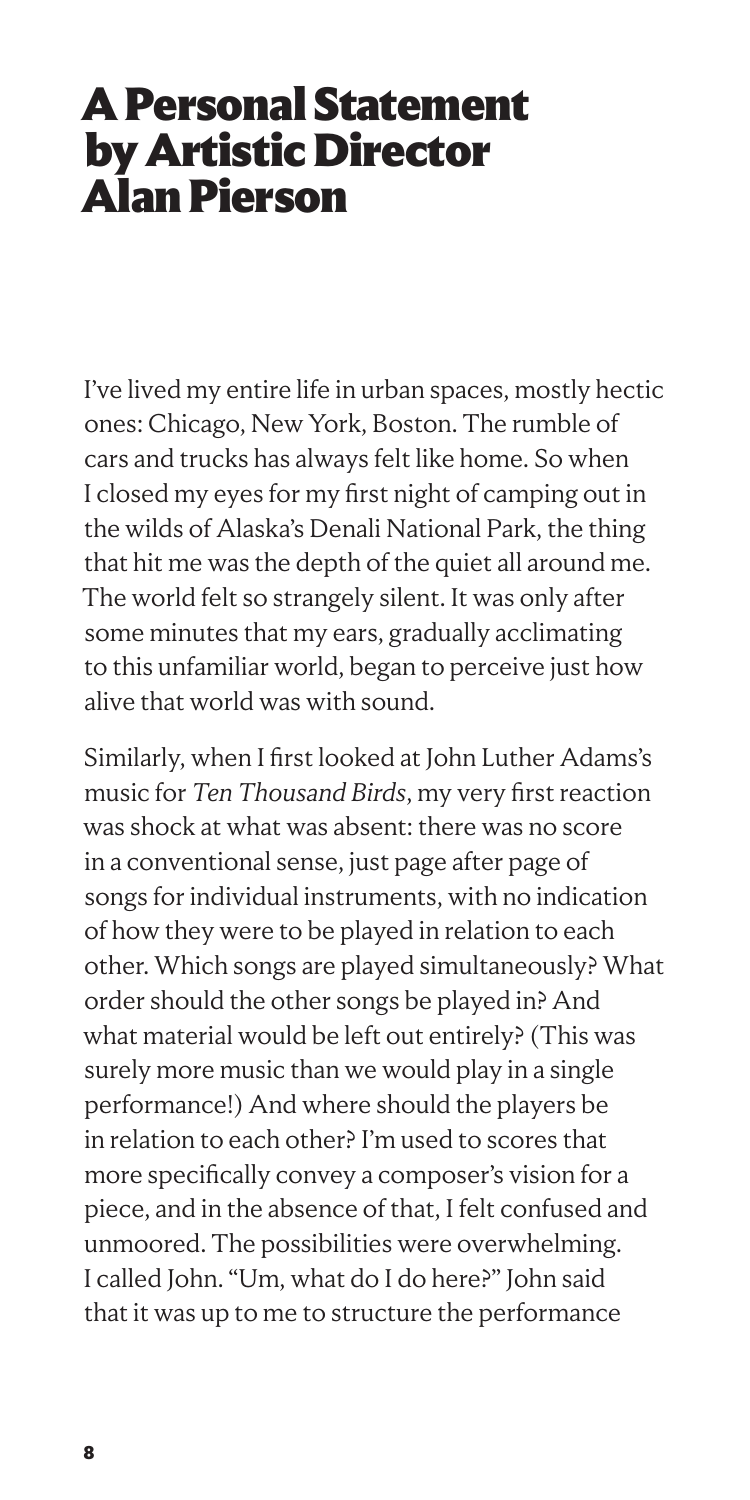using the material he'd created. He gave me just one suggestion: "Think about structuring the piece around the cycle of a day."

I loved that idea, which seemed the perfect way to structure music that's so deeply connected to the natural world. John is an artist who grew up in urban spaces too, but it was when he moved to Alaska in the 1970s that he found his voice. So I carved out some quiet time at my desk, spread out all the pages of music that John had given me, and began to imagine how to put all of this together. Like that first night in Denali, it was only after adjusting to what was missing that I began to appreciate the richness of what was all around me. The day structure suggested a natural arc: beginning and ending with the delicate sounds of wind and the brightly delicate calls of morning birds, with thrilling climaxes that could be created out of aggressive afternoon calls and a cacophony of nighttime frog sounds. There were harmonic shapes to be created. There were opportunities for dialogue, and for moments of surprise, drama, and humor. And because John hadn't predetermined where players would be placed, I could uniquely create the piece for each environment we'd perform it in, immersing the audience in a naturalistic musical environment for them to explore.

This experience of connecting with the natural world through John's music has become particularly poignant during the pandemic, since so many of us, myself included, have spent so much time indoors, cut off from natural spaces. This poignancy inspired me to create a short online experience of John's piece, called *Ten Thousand Birds / Ten Thousand Screens*, in 2020 (see youtube.com/watch?v=NesxKxGSkg4). And because this is not a conducted work, I not only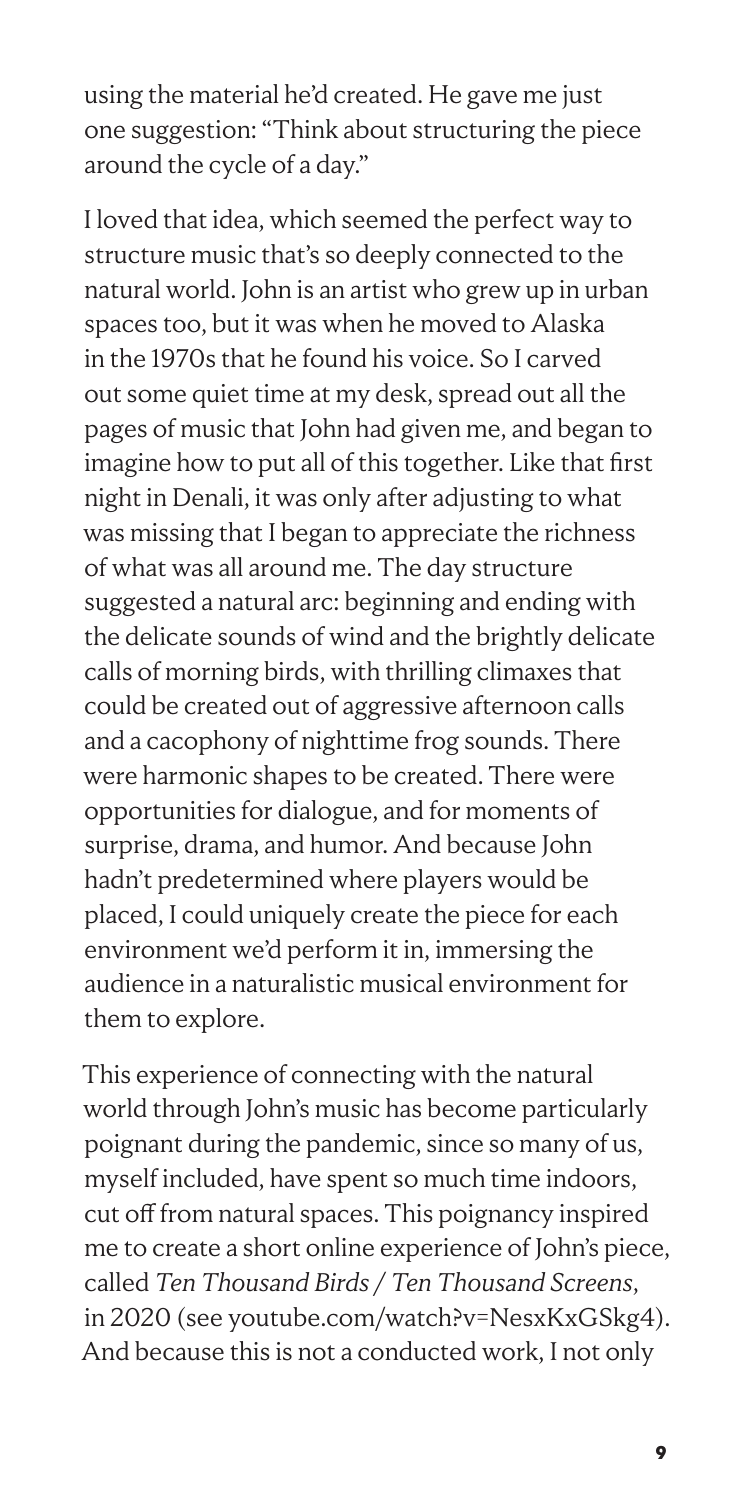get to share *Ten Thousand Birds* with you but also to experience it alongside you. There are surprises in every performance. This music is utterly alive to the moment and to the ever-changing environment. I'm so happy to enjoy it with all of you. Let's explore it together.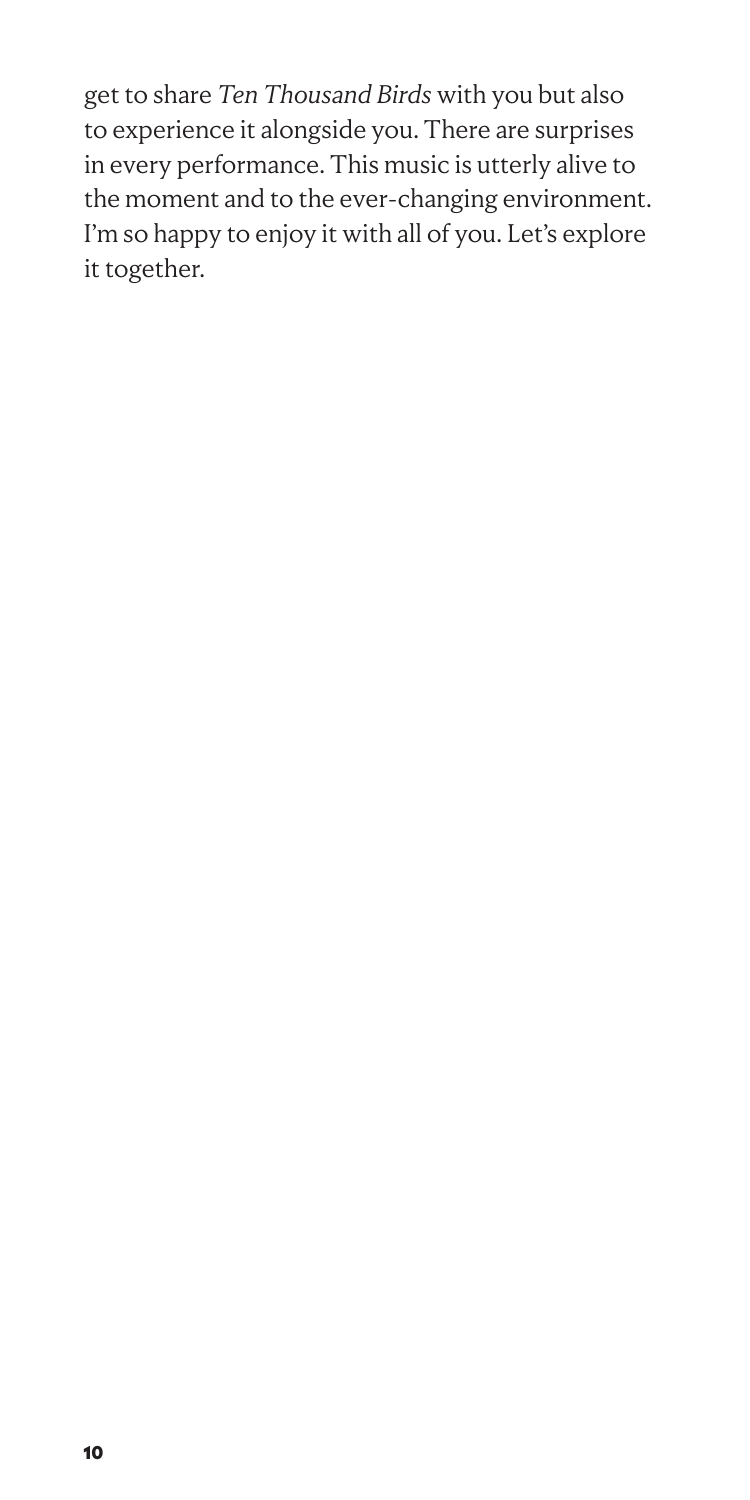# Acknowledgments

*Ten Thousand Birds* is supported by a New Music USA project grant, made possible by annual program support and/or endowment gifts from Mary Flagler Cary Charitable Trust, New York City Department of Cultural Affairs, Helen F. Whitaker Fund, The Aaron Copland Fund for Music, Inc., and the New York State Council on the Arts.

Alarm Will Sound gratefully acknowledges our individual donors and the following foundations for their support: Aaron Copland Fund for Music, Amphion Foundation, Alice M. Ditson Fund of Columbia University, Mellon Foundation, BMI Foundation, Cheswatyr Foundation, Howard Gilman Foundation, and the Sinquefield Charitable Foundation.

Additional support provided by public funds from the New York City Department of Cultural Affairs in partnership with the City Council, the New York State Council on the Arts with the support of the Office of the Governor and the New York State Legislature, and the National Endowment for the Arts.